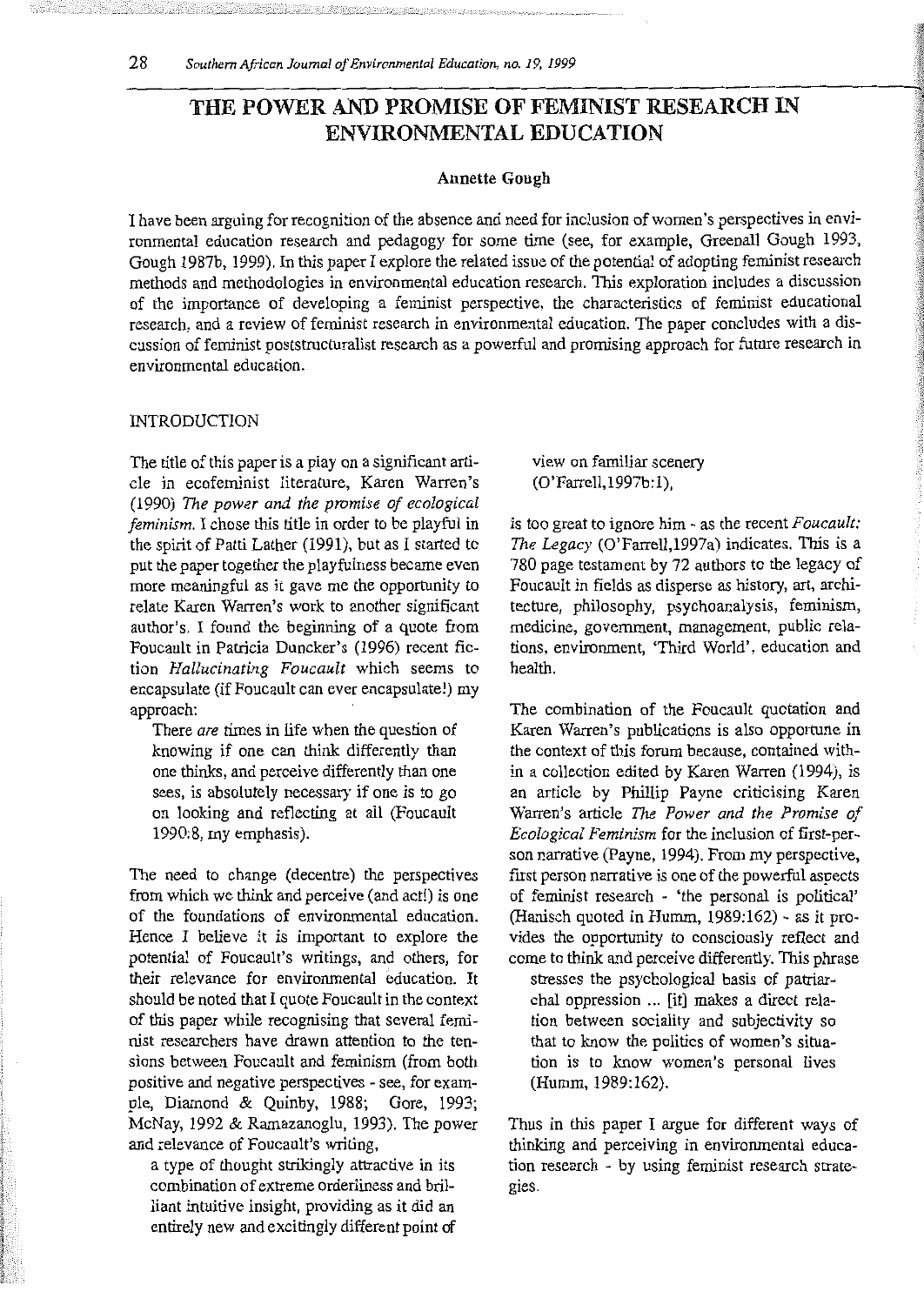## WHY IS A FEMINIST PERSPECTIVE IN ENVIRONMENTAL EDUCATION IMPORfANT?

Developing a feminist perspective in environmental education is important because the vast majority of work in environmental education to date has been concerned with universalised subjects rather than recognising multiple subjectivities. It is time that we started to generate different ways of knowing and seeing environments in order that we might understand human-environment relationships better. As Brown & Switzer (l991:iv) argue, Wmen and men contribute to maintaining environmental, economic and social sustainability in distinctive ways. For women these contributions are made through:

- their public roles as the majority of the workforce in the health, education, welfare and service industries;
- their private roles as care-givers, farm managers, educators of children, and the principal purchasers of food and consumer goods; and
- \* the many public (paid) and private (unpaid) arenas where women have a major responsibility for the management of change and the transmission of social values.

Such a perspective is not intended to essentialise women as caretakers of the earth's household, obsessed with green cleaners, nor to cast women as symbols of nature. Rather, the intention in developing a feminist perspective in environmental education is to recognise the complexity of human roles and relationships with respect to environments, and that there are multiple subjectivities and multiple ways of knowing and interacting with

environments which cannot be encapsulated within the notion of universalised subjects.

Most importantly, by pursuing a feminist perspective in environmental education we will be able to construct 'less partial, less distorted' (Harding, 1991) accounts of environments. Such a pursuit is also consistent with feminist praxis - a term which recognises "a continuing feminist commitment to a political position in which 'knowledge' is not simply defined as 'knowledge what' but also as 'knowledge for"' (Stanley, 1990:15). It indicates rejection of the theory/research divide, "seeing these as united manual and intellectual activities which are symbiotically related (for all theorising requires 'research' of some form or another)"  $(ibid)$ . Thirdly, it centres interest on methodological/epistemological concerns: "'how' and 'what' are indissolubly interconnected and ... the shape and nature of the 'what' will be a product of the 'how' of its investigation" (ibid). A central concern of feminist praxis is thus the reconstituting of knowledge. As Dale Spender (1985:5) argues, "at the core of feminist ideas is the crucial insight that there is no one truth, no one authority, no one objective method which leads to the production of pure knowledge". I therefore argue that through feminist research in environmental education we will be able to reconstitute knowledge about environments, and for environments.

Evidence that men and women do think differently about environmental issues is apparent in the data collected by Brown (1995). Table 1 below compares Australian women's priority concerns about the environment with a survey of issues prioritised in the scientific literature.

Table 1: **Ranking of environmental issues by Australian women compared with the scientificgovernment agenda (from Brown 1995:3)** 

| Women's ranking                          | Scientific/Government<br>agenda ranking |
|------------------------------------------|-----------------------------------------|
| 1. Toxic wastes and waste management     | (4)                                     |
| 2. Nuclear wastes and accident           | (7)                                     |
| 3. Loss of animal and plant species      | (10)                                    |
| 4. Poverty and its environmental effects | (8)                                     |
| 5. Land degradation and deforestation    | (2)                                     |
| 6. Energy use and consumerism            | (5)                                     |
| 7. War and militarism                    | (9)                                     |
| 8. Human population growth               | (3)                                     |
| 9. Climate change                        | (1)                                     |
| 10. Misuse of technology                 | (6)                                     |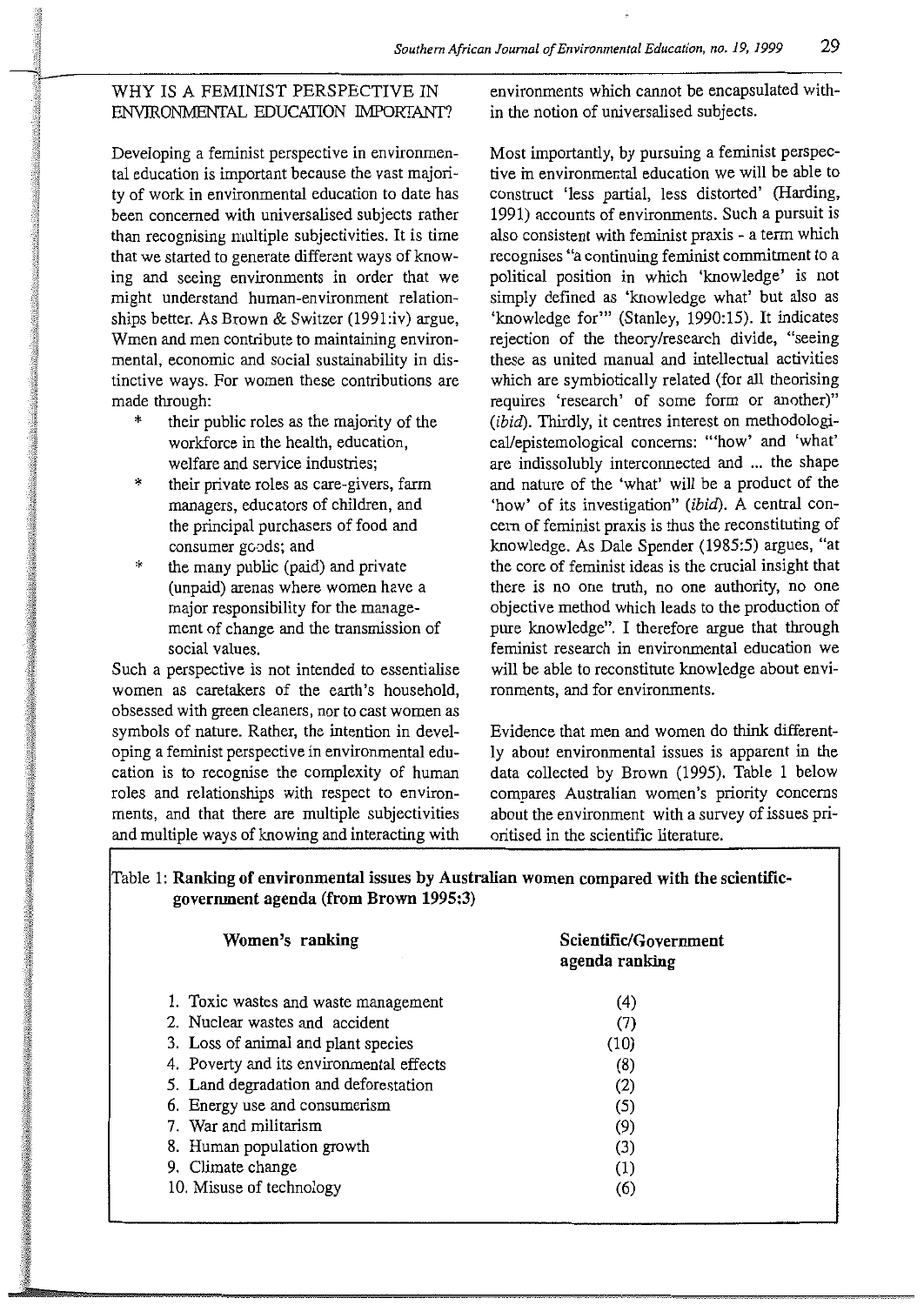### **30** *Southern African Journal of Environmental Education, no. 19, 1999*

The different role of women with respect to the environment is also recognised in *Agenda 21.*  However there is a lack of reciprocity between the "Global Action for Women Towards Sustainable and Equitable Development" and the ''Promoting Education, Public Awareness and Training" chapters in *Agenda 21* (UNCED, 1992:Chapters 24 & 36 respectively). The *Women* chapter has as its overall goal, achieving active involvement of women in economic and political decision making, with emphasis on women's participation in national and international ecosystem management and control of environmental degradation. One of its objectives for national governments is:

To assess, review, revise and implement, where appropriate, curricula and other educational material, with a view to promoting the dissemination to both men and women of gender-relevant knowledge and valuation of women's roles through formal and nonformal education (UNCED, 1992:Paragraph  $24.2(e)$ ).

Other objectives addressed topics such as increasing the proportion of women decision makers, eliminating obstacles to women's full participation in sustainable development, achieving equality of access to opportunities for education, health *etcetera* for women, equal rights in family planning and prohibiting violence against women. The activities for governments related to such objectives are broadly concerned with achieving equality of opportunity for women (such as by eliminating illiteracy): increasing proportions of women as decision makers in implementing policies and programmes for sustainable development; and recognising women as equal members of households both with respect to workloads and finance. Consumer awareness is particularly mentioned, as are

programmes to eliminate persistent negative images, stereotypes, attitudes and prejudices against women through changes in socialization patterns, the media, advertising, and formal and non-formal education (UNCED, 1992:Paragraph 24.3(i)).

Here, women's contributions to society are being recognised and valued as something different rather than assuming that women will achieve equality simply through equal opportunity, although there are some elements of this liberal feminist view present.'

Unfortunately these views are not matched in the

"Education" chapter (36) of *Agenda 21.* Here women are generally included with all sectors of society, although specific mention is made in the objectives of the high illiteracy levels among women which need to be addressed (UNCED, 1992:Paragraph 36.4(a)). In the activities, women are mentioned in the following terms (UNCED, 1992:Paragraph 36.5(m)): "Governments and educational authorities should foster opportunities for women in non-traditional fields and eliminate gender stereotyping in curricula". No mention is made of recognising and valuing women's roles in achieving sustainable development, and the perspective seems once more to be that of liberal feminism, although indigenous peoples' experience and understanding of sustainable development is affirmed as playing a part in education and training (UNCED, 1992:Paragraph 36.5(n)).

There is a vast body of literature relating women and the environment, much too much to be listed here, although it is significant to note that the Australian Government published a statement on *Women and the Environment* (Department of Prime Minister and Cabinet/Office of the Status of Women 1992), and I do recommend Merchant (1996) and Salleh (1997) for an overview that does not approach the relationship with women as goddesses.

#### WHAT IS FEMINIST RESEARCH?

According to Lather, (1991:17):

to do feminist research is to put the social construction of gender at the centre of one's inquiry ... feminist researchers see gender as a basic organising principle which profoundly shapes and/or mediates the concrete conditions of our lives. Feminist research is thus openly ideological, aiming to correct both the invisibility of female experience and its distortion.

Feminist educational research methods take many forms, including statistical, interview, ethnographic, survey, cross-cultural, oral history, content analysis, case studies, and action research (as described in Reinharz, 1992). As Reinharz (1992:4) argues, "feminists have used all existing methods and have invented some new ones as well" and Stanley (1990:12) makes the similar point "that there is no one set of methods or techniques ... which should be seen as distinctly feminist. Feminists should use any and every means available".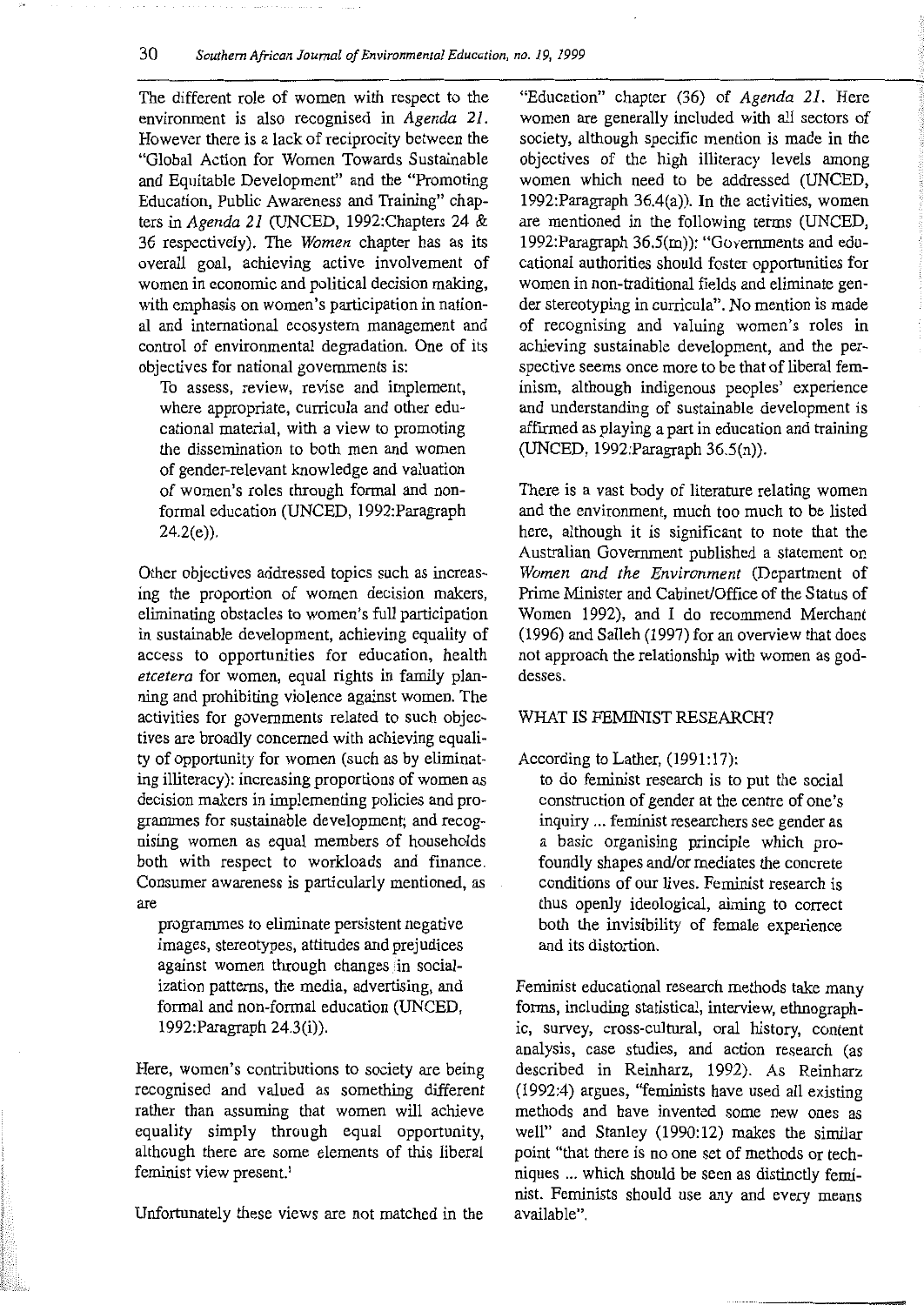According to Reinharz (1992:240), "feminist methodology is the sum of feminist research methods". In making this statement Reinharz emphasises a problem identified by Harding (1987:2) who notes, "that social scientists tend to think about methodological issues primarily in terms of methods of inquiry ... is a problem". Indeed, 'method' and 'methodology' are terms that are frequently either intertwined, used interchangeably or confused in feminist research scholarship, and contestation abounds as to whether or not there is a feminist research method or methodology. For example, Harding (1987:1) argues against the idea of a distinctive feminist method of research "on the grounds that preoccupation with method mystifies what have been the most interesting aspects of feminist research processes", in particular the differences between method, methodology and epistemology. Harding (1987:2) goes on to argue that

it is new methodologies and new epistemologies that are requiring these new uses of familiar research techniques. If what is meant by a 'method of research' is just this most concrete sense of the term, it would undervalue the transformations feminist analyses require to characterise these in terms only of the discovery of distinctive methods of research.

The confusion between method (techniques for gathering evidence), methodology (a theory and analysis of how research should proceed) and epistemology (issues about an adequate theory and .justificatory strategy) are not the sole province of feminist research. Such confusion abounds in nonfeminist research too. In both feminist and nonfeminst research 'method' is often used to refer to all aspects of research thus making discussion about distinctiveness, particularly in. regard to feminst research, difficult.

Although Reinharz (1992:213) does not distinguish techniques for gathering evidence (method) from theory and analysis of how research should proceed (methodology), she does encapsulate an important aspect of feminist research when she writes that

feminist research is driven by its subject matter, rather than by its methods ... feminist researchers will use any method available and any cluster of methods needed to answer the question it sets for itself.

However, what makes feminst research distinctive, according to Harding (1987), is that it opens up

- new empirical and theoretical resources (women's experiences)
- new purposes of social science research (for women) and
- new subject matter of inquiry (locating the researcher in the same critical plane as the overt subject matter).

Although early feminist research was largely positivistic, recent methodologies have been more concerned with

generating and refining ... more interactive, contextualised methods in the search for pattern and meaning rather than for prediction and control ... Hence feminist empirical work is multi-paradigmatic (Lather, 1991:18).

Feminist research methodologies now include the whole range from post-positivistic concerns with prediction through interpretive, constructivist, phenomenological and ethnographic concerns to understand, to emanicipatory methodologies such as critical, participatory and action research, and postrnodern concerns such as poststructuralism and deconstruction. Reinharz (1992:240) proposes ten characteristics of feminist research (which she calls a methodology, but I prefer to call an approach):

- 1. Feminism is a perspective, not a research method.
- 2. Feminists use a multiplicity of research methods.
- 3. Feminist research involves an ongoing criticism of non-feminist scholarship. [To this I would add criticism of feminist scholarship too!].
- 4. Feminist research is guided by feminist theory.
- 5. Feminist research may be transdisciplinary.
- 6. Feminist research aims to create social change.
- 7. Feminist research strives to represent human diversity.
- 8. Feminist research frequently includes the researcher as a person.
- 9. Feminist research frequently attempts to develop special relations with the people studied (in interactive research).
- 10. Feminist research frequently defines a special relation with the reader.

These characteristics have much in common with environmental education research, particularly the use of a multiplicity of methods, adopting a transdisciplinary focus, and aiming to create social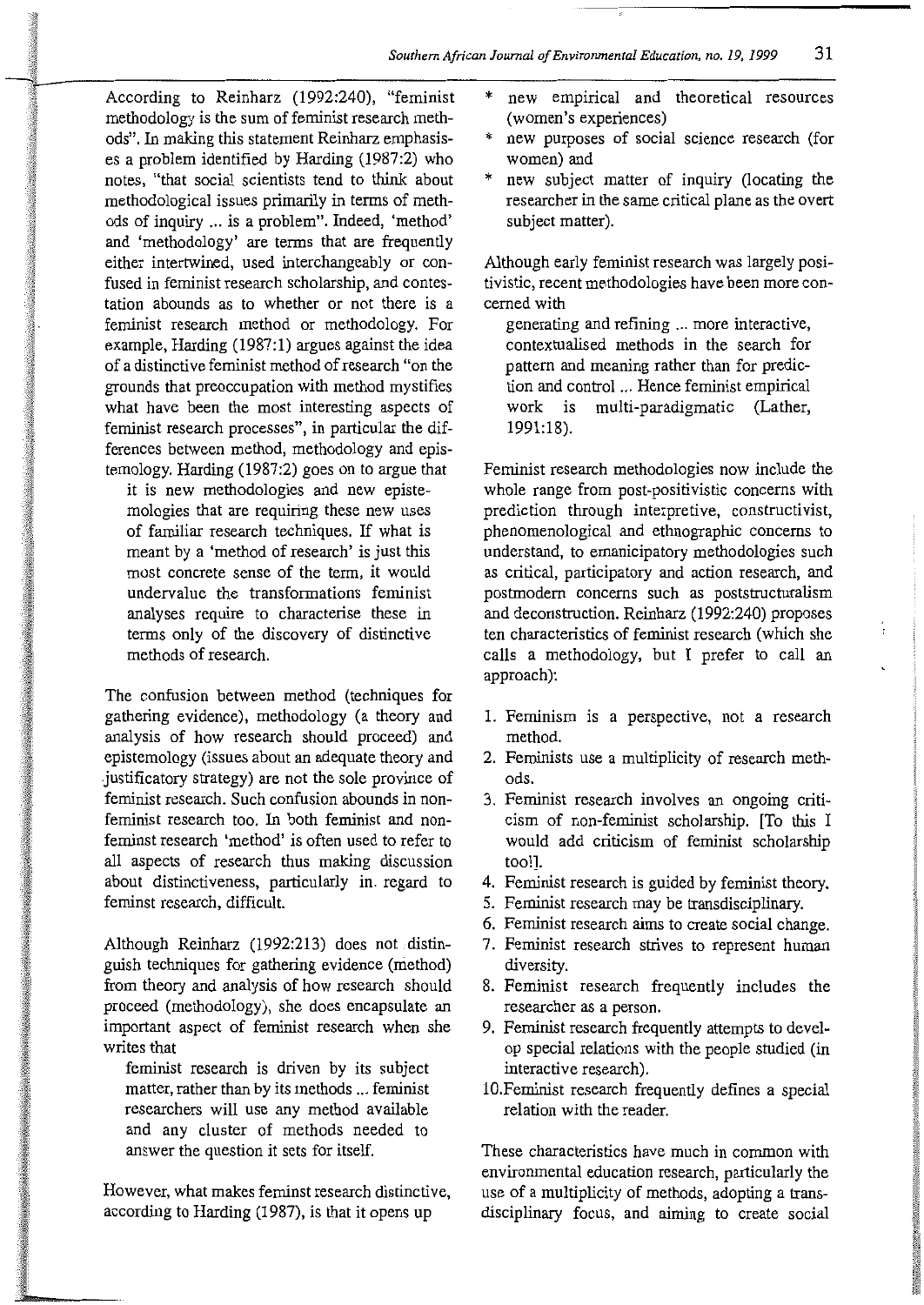change.

## WHAT FEMINIST RESEARCH HAS ALREADY BEEN UNDERTAKEN IN ENVJRONMENTAL EDUCATION?

The literature on feminist research in environmental education is relatively sparse, and, until recently, has been almost entirely Australian. A similar finding was made by Giovanna Di Chiro (1993 :228) when she conducted an ERIC search using the descriptors 'feminism' and 'environmental education' which yielded only two articles, one her own (1987) which was written and published in Australia, and the other by Ariel Salleh (1989), an Australian ecofeminist and social theorist. My own search adds two North American articles (Kremer *et al.,* 1990-1991; Fawcett *et al.,* 1991), one British article (Hallam & Pepper, 1991), and three recent articles in *Environmental Education Research* (Hampel *et al.,* 1996 [again Australians!], Pawlowski (1996) [Polish], Storey *et al.,* (1998) [UK/Brazil]) which have drawn attention to gender differences in environmental knowledge, concerns and behaviours. The remaining literature which specifically relates gender to environmental education is Australian (including Barron, 1995; Brown & Switzer, 1991; Department of Prime Minister and Cabinet/Office of the Status of Women, 1992; Gough, 1994; Gough, 1997b; Greenall Gough, 1993; NWCC, 1992; Peck, 1992; Whitehouse & Taylor, 1996).

Di Chiro (1987) places a feminist perspective on environmental education within a socially critical framework. She grounds her ecofeminist perspective in radical and socialist feminism and asserts that:

A feminist perspective [on] environmental education offers a more complete analysis of environmental problems and therefore a better understanding of those problems and their potential solutions. Such an analysis is political, in that it examines how power relations (in, for example, gender, class, race) shape the world in which we live; it asserts that the 'polity' (human social world) determines and controls how this social world is and has been historically constructed and organised, and hence refutes the myth that the past and present state of the world is a 'natural' and therefore justifiable progression. Moreover, environmental education's analysis of socio-environmental problems is political in that it believes that if human

social relations create the problems that [it] can also change and improve them (1987:40).

In particular, she argues that environmental problems are socially constructed and should be viewed as social problems, that environmental education should engage in a feminist critique of environmental problems, and that it should engage in selfcriticism "in order to understand how it is responsible as an educational enterprise for maintaining certain 'un-environmental' values and ideologies" (Di Chiro,1987:41). While others (such as Salleh, 1989; Fawcett *et al.,* 1991; Peck, 1992) also argue for the first two points to varying degrees, Di Chiro seems to be alone in asserting the need for environmental education to be self-critical as well as socially critical.

Salleh (1989:27) describes an attempt to enact such an approach in a case study of a group of upper working class women coming together "to see what might be done about household waste recycling in their local community". Few of the group had completed high school (only one had a university degree), all were over thirty and either were, or had been, married with children. All were already involved in some kind of ecologically sound practice at home. Opening up the issue with' the technique of consciousness raising as a catalyst for moving from personal to political concerns, Salleh (1989:30) found that

it was the tensions growing out of the consciousness-raising process itself that undermined the possibility of their participation in an environmental program ... Their workforce and personal marginality were so severe that they lacked the necessary human support and self-assurance to transform their critical stance into a collaborative praxis.

Responses to the National Women's Consultative Council (NWCC, 1992) consultations on Australian women's priorities for environmental action support Salleh's findings. In Salleh's group few had completed high school and they continued to choose individual action, rather than social or political action, as their focus. In the NWCC study, with respect to the women's priorities for action on environmental issues, there were noticeable differences in the responses depending on their education level:

The less education, the more likelihood that respondents would choose education or individual actions as the principal action for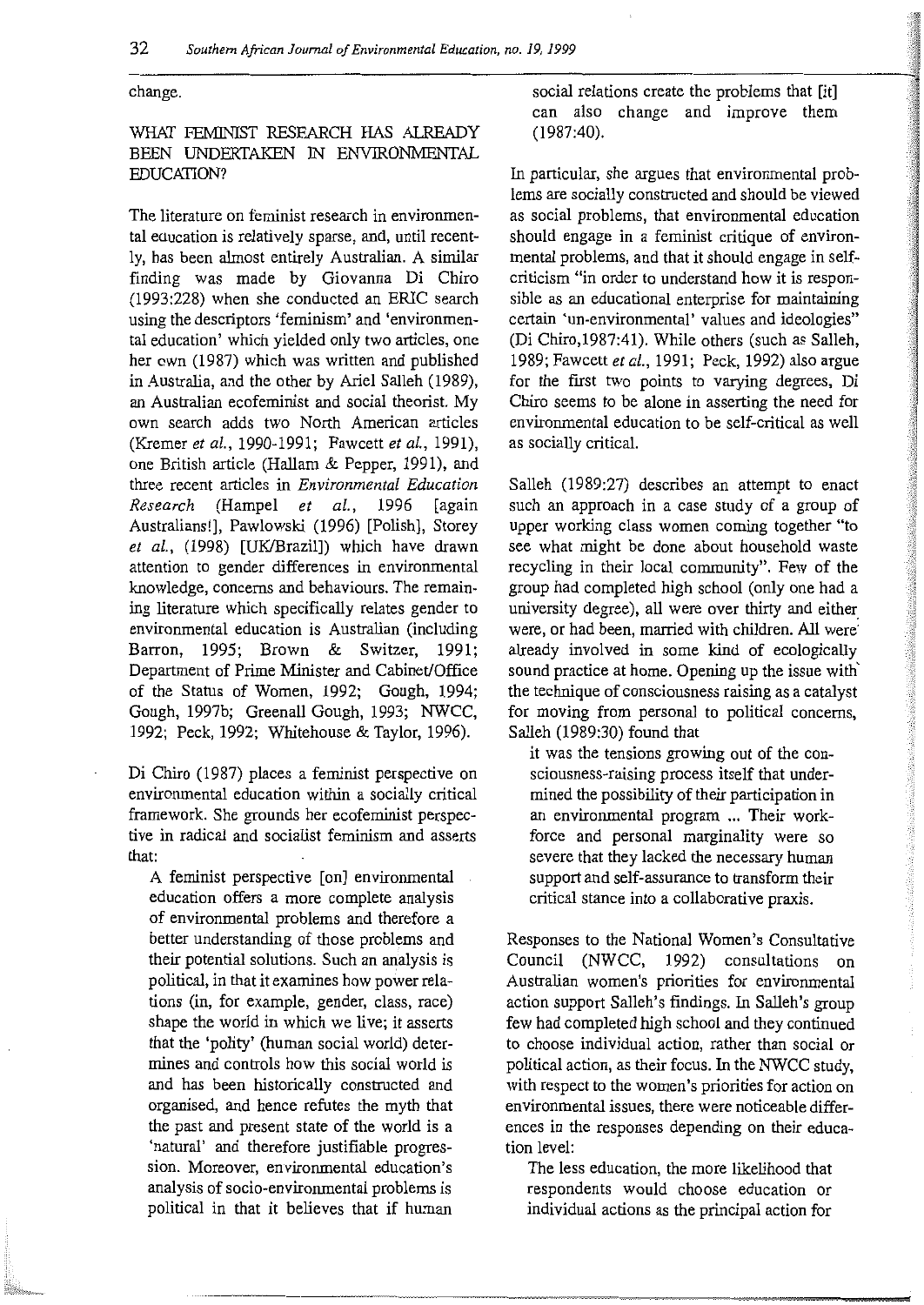women, and the less likely they would suggest changing social frameworks or political action. More of the respondents who had not proceeded beyond school level gave individual or personal answers, than women from the other three levels of education (NWCC, 1992:66).

**College B** 

Salleh( 1989:30) suggests that for the group she studied to become more effectual, "they would need their self-image bolstered by more social affirmation ... but beyond this are issues of access to such resources as status, time, skill, and political models". She concludes by hypothesising that,

if such women gained more experience alongside men in the rough and tumble 'real work world', they might discover the simultaneous empowerment and disenchantment that makes for an ecofeminist praxis.

Fawcett, Marino and Raglon (1991) take an approach with some similarities to Di Chiro's in their focus on reconnecting humans and nature in a reframing of environmental education. They argue for a transformative vision of ecofeminism, which draws on radical feminists' focus on biological differences between women and men, spiritualism, and personal connections to nature, together with socialist feminists' view of human nature and nature as socially and historically constructed. They combine this vision with their notion of social change motivated by materialism - where "the powers behind social change (spiritualism, personal experience, and materialism) are not mutually exclusive" (1991:251). Building from this vision, they suggest an approach to environmental education that works with resistance - "we try to understand how resistance can maintain the *status quo* and identify where transformations can occur" - and explores ideas of personal and social change, resistance, difference, and powerlessness (1991 :251). This includes exploring human-animal continuities while engaging in making new meanings. However, they are not looking for a totalising replacement to humans' fractured relations with nature: "Perhaps an affection for some of the chaos around us would be a better goal" (1991:250), because they see paradox and contradiction as being useful for not "reducing the world"  $(1991.252)$ .

In developing her gender equity and environmental education guidelines Peck (1992) took Brown & Switzer's (199la) recommendations into consideration, but she adopted a much more critical approach to society (although her brief could have been interpreted from the liberal feminist perspective of simply identifying gender equity issues in environmental education to provide equal opportunities for girls and boys). Peck convergently evolved her perspective in apparent ignorance of the research and writings of Di Chiro (1987a,b), Salleh (1989), and Fawcett et al. (1991), and she has developed the implications of a feminist perspective on environmental education **in** greater detail.

As her starting point Peck (1992:1) defines what she means by environmental education, equating it with environmental literacy: the need for all people,

to be aware of and concerned about the environment, and to have the knowledge, skills, values, attitudes, motivation and commitment which will enable them to participate in the care and conservation of the **environment.** 

She notes that girls in particular appear to be very interested in this area. She also comments that almost no work has been done on identifying gender equity issues in environmental education, and argues that this is an urgent need.

That there is a paucity of feminist research in environmental education could be considered surprising when related fields such as outdoor education, and, in particular, science education have a history of feminist research (see, for example, Parker, Rennie & Fraser,l996). Though, as I have argued elsewhere - see, for example, Greenall Gough (1993), Gough (1994), Gough (1997a)- throughout its history environmental education has been dominated by universalised (masculine) perspectives. The history of feminist scholarship in science (see, for example, Keller & Longino, 1996), actually started about the same time as the ecofeminist movement, but, perhaps because of the greater social status of science or because of some of the more extreme writings of some ecofeminists, feminist research in science education has received a much higher profile and generated many more studies than **in** environmental education.

WHAT IS THE POWER AND PROMISE OF FEMINIST RESEARCH IN ENVIRONMEN-TAL EDUCATION?

A major reason for wishing to explore the power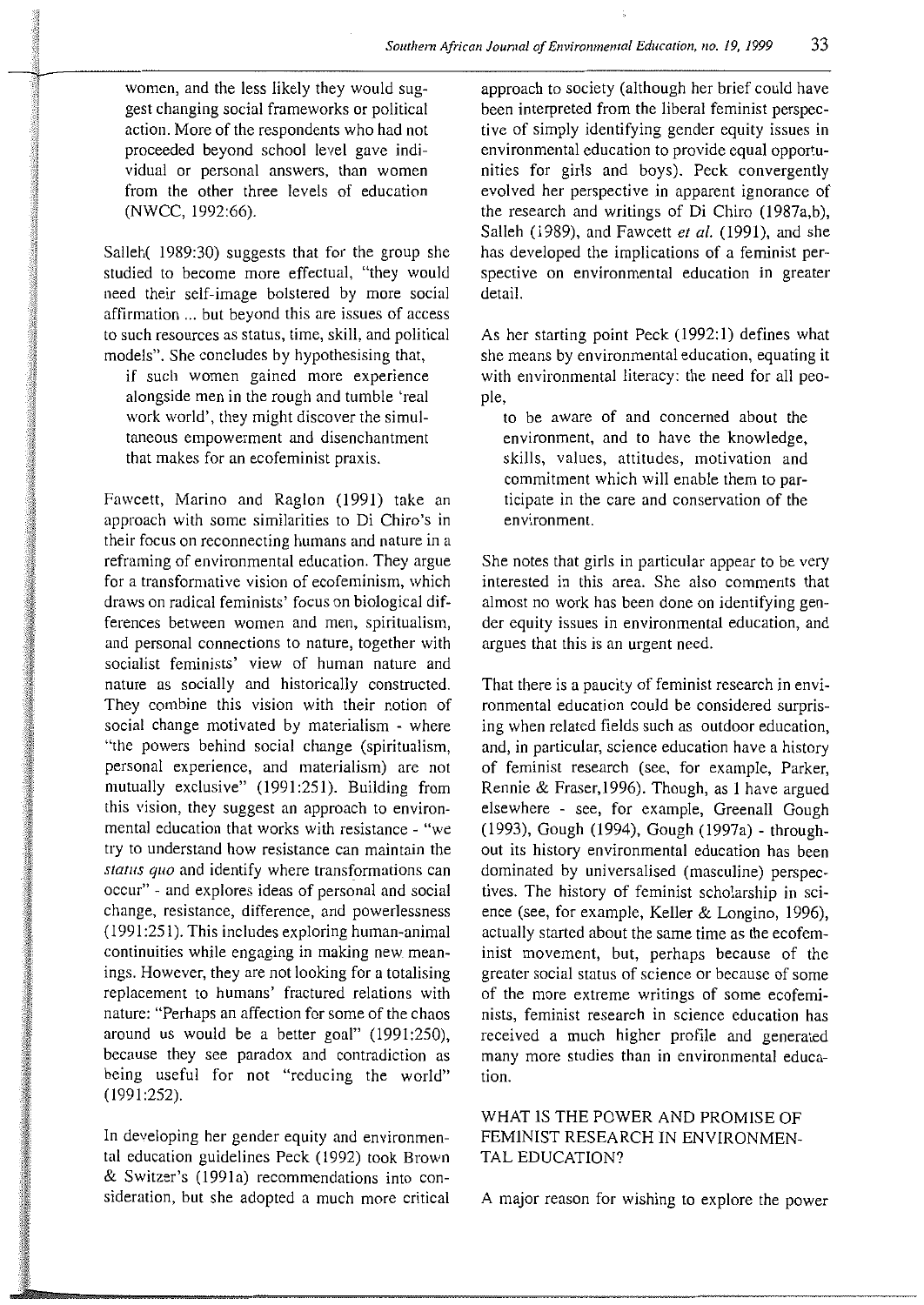and the promise of feminist research in environmental education is that the most interesting educational research publications I have read in recent times have been written by feminist researchers. The issues and approaches that are being explored in their work are often very relevant to the concerns of environmental educators and they provide some hope for new directions and possible successes. Feminist research has been an absence in environmental education for too long.

While my personal disposition is towards critical and poststructuralist research, all feminist research methodologies (and methods!) can be applied in environmental education research contexts. We can do many types of research which puts the social construction of gender at the centre of the inquiry, whether we are seeking to predict, understand, emancipate or deconstruct, and we need more stories from women's lives relating to environments that we can use in environmental education (along the lines of Jane Williamson-Fien's (1993) *Women's Voices).* 

In the remainder of this paper I argue for poststructuralist research as the most encouraging approach for achieving the power and the promise of feminist research in environmental education.

The power and the promise of doing feminist poststructuralist research in environmental education is that it calls into play a deconstructionist impulse which provokes consideration of the gendered positions made available to students and understandings of gender identity. This approach is consistent with Bronwyn Davies (1994:78) who suggests that a pedagogy informed by poststructuralist theory might begin

with turning its deconstructive gaze on the fundamental binarisms of pedagogy itself: teacher/student, adult/child, internal/external, society/individual, reality/fiction, knower/known, nature/culture, objective/ subjective [because] each of these underpin or hold together both what we understand as pedagogy and the discourses through which pedagogy is done.

Such an examination of the binaries of environmental education practices could also form the basis for a research agenda.

Another aspect of the appeal of feminist poststructuralism as an approach for environmental education is summarised by Ben Agger (1992:118). He **argues that,** 

Another primary aim of feminist cultural criticism is to decenter men from their dominance of various official canons and genres. Equally as troubling as the omission of women from the canon and from criticism is the installation of men as *those who speak for women* - universal subjects of world history. A good deal of poststructural feminist criticism has focused on the issue of the voices in which culture is expressed, the standpoints from which knowledge is claimed.

Decentring the male perspectives which dominate environmental education discourses is a challenge for the future. However, such decentring will not be an easy task. As Grace (1994:19) argues, "men's interests, women's interests and the common interest are all difficult contingent alliances, and the ideological claim to them forms part of continuing negotiations of power". Nevertheless, there is a need to tell 'less partial, less distorted' stories in our research. As I noted earlier, by studying women's experiences we open up new empirical and theoretical resources, provide a new purpose for social science (for women rather than men) and a new subject of inquiry: while studying women is not new, it is new to study them "from the perspective of their own experiences so that women can understand themselves and the world" (Harding, 1987:8).

Empowerment, and the search for more empowering ways of knowing, is a central concern of both critical and poststructuralist theorising; it is also a goal that is shared by many environmental educators. Emancipatory (empowerment) research involves "analyzing ideas about the causes of powerlessness, recognizing systemic oppressive forces, and acting both individually and collectively to change the conditions of our lives" (Lather, 1991:4), and Ellsworth (1989:306), for example, argues that "critical pedagogies employing this strategy prescribe various theoretical and practical means for sharing, giving or redistributing power to students". However, empowerment is not something done *to* or *for* someone; it is a process one undertakes for oneself in the development of a new relationship within one's own particular contexts. We need some research in environmental education which focuses on how women have been empowered, rather than looking at universalised subjects: traditional research has focussed on men's experiences and "asked only the questions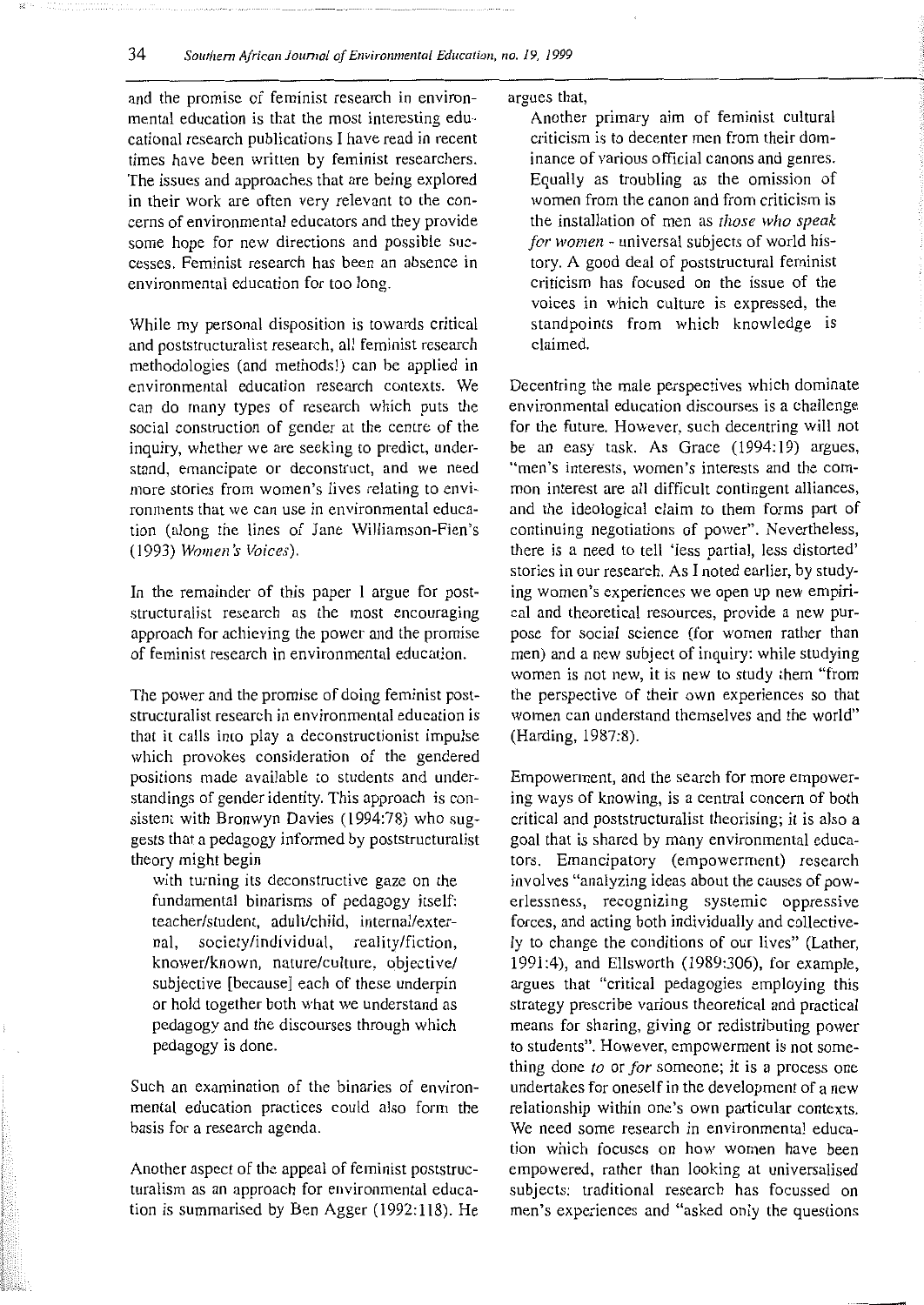about social life that appear problematic from within the social experiences that are characteristic for men" (Harding, 1987:6).

Because of its political nature and concerns with empowerment it is important to look at power and knowledge in the context of environmental education. This can be the focus of both critical and poststructualist research. Power and knowledge as they are exercised through discourses are central aspects of poststructuralist theory:

discourses ... are ways of constituting knowledge, together with the social practices, forms of subjectivity and power relations which inhere in such knowledges and the relations between them (Weedon, 1987: !08).

The texts, myths and meanings of our culture and our relationships with nature need to be deconstructed in order that we know the stories of which we are a part. Such deconstruction and critical analysis will help practitioners and students to recognise whose interests are being served at particular moments in environmental issues. It will help them to understand that

it does make a difference who says what and when. When people speak from the opposite sides of power relations, the perspective from the lives of the less powerful can provide a more objective view than the perspective from the lives of the more powerful (Harding, 1991:269-270).

The challenge is to encourage the development of alternative discourses by drawing attention to whose knowledge is legitimated and valorised in the power/knowledge structures of the dominant discourses. In particular, women's knowledge needs to be recognised and valued.

The dominant discourses in environmental education treat the subject of knowledge as homogeneous and unitary because knowledge must be consistent and coherent. Thus, in the behaviourist/individualist model which dominates much of these discourses, there is an emphasis on individuals having 'the right behaviour' and the knowledge of how to 'get it right'. This implies a power relationship where some take it as their role to set out what those 'right behaviours' are. However, it is no longer possible to find an emancipatory universal subject: as subjects/agents of knowledge we are all part of multiple, heterogeneous and contradictory or incoherent positionings

of race, class, gender and ethnicity, and there is no one right way of knowing or behaving.

Such multiple subjectivities are constantly achieved through relations with others (both real and imagined) which are themselves made possible through discourse. Accepting that the subjects of knowledge are multiple rather than homogenous, unitary and universal has implications for curriculum, pedagogy and research in environmental education. Exploring and developing such possibilities for environmental education is a challenge for the future.

While poststructuralist research in environmental education is a challenge, I believe it also offers much promise which is consistent with the stated goals of environmental education. The dominant discourses of environmental education recognise that the environment and environmental problems are complex, not simple. For example, the guiding principles of environmental education from Tbilisi (UNESCO, 1978:27) refer to the multiple subjectivities of the environment- "consider the environment in its totality - natural and built, technological and social (economic, political, technological, cultural-historical, moral, aesthetic)" - and "the complexity of environmental problems". While not overt nor necessarily intended such a perspective requires the multiple readings or interpretations of the environment which are consistent with adopting poststructuralist pedagogy and research approaches.

An anonymous reviewer of an earlier draft of this paper commented that,

Just because the authors of [the Tbilisi] report advocate that multiple environments should be considered in EE, [this] does not imply [that] any particular perspective should be adopted in viewing those environments. Such a consideration can take an externalized, objectivist or positivist stance toward examining these different environments. Many approaches to EE that claim to be based on these principles in fact have interpreted these principles from such a behaviourist or positivist perspective.

If the Tbilisi statements can be (and have been) appropriated in this way by behaviourists to be consistent with their stance, it seems to me that it is quite legitimate to read them as offering the potential for multiple readings consistent with feminist poststructuralist research approaches. The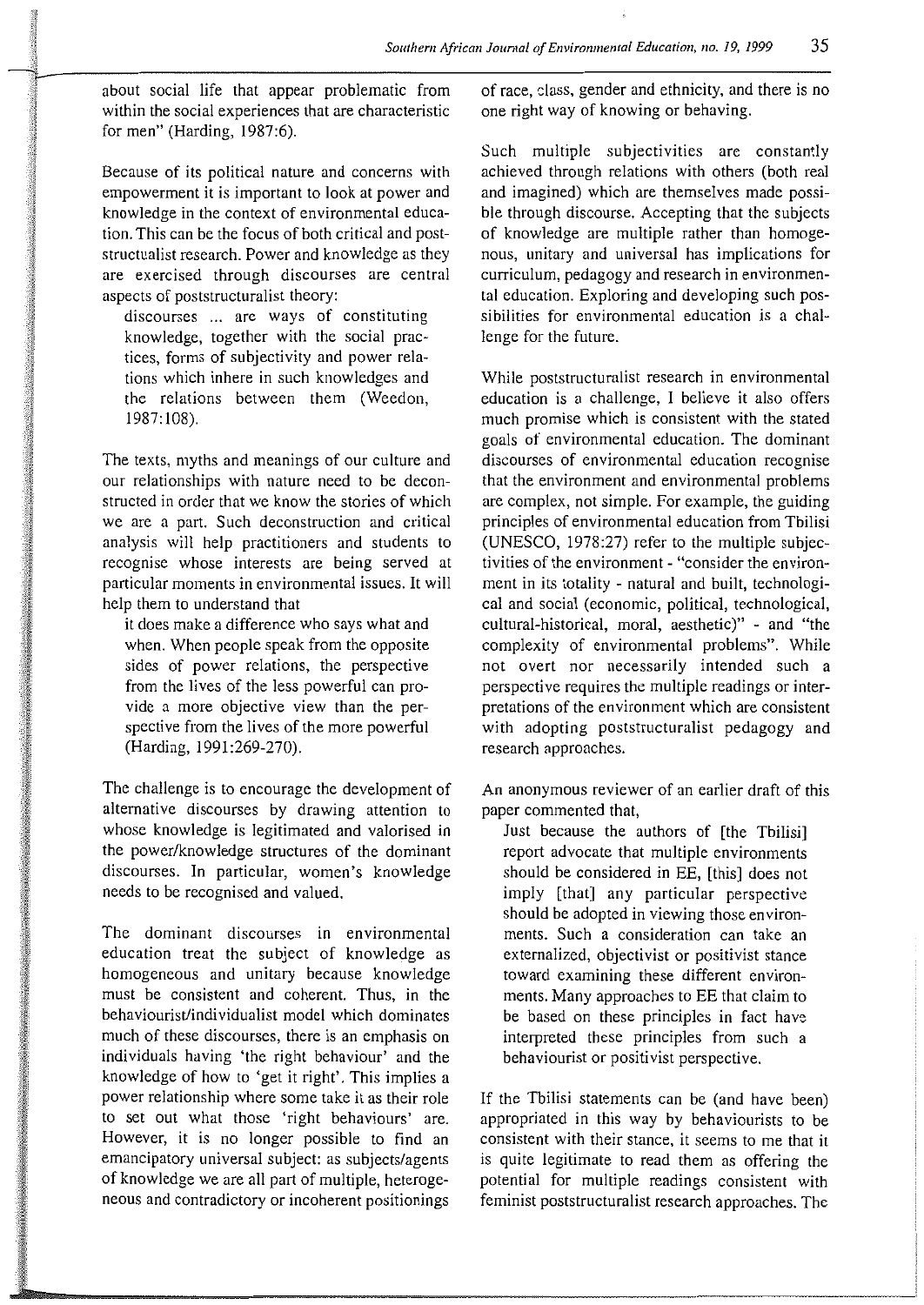multiple readings I am suggesting are not only of nature but also of the individuals and groups which are concerned with the particular environment or environmental issue: there is a need to develop local or situated knowledges which disrupt oppressions. We should be listening to multiple stories in the spirit of a partnership ethic (and its precepts) rather than following an egocentric or homocentric ethic (Merchant, 1996).

Whatever the issue or environment, there are multilevel meanings of narratives and texts, and multiple stories which can be told. There is not 'one true story'. The know ledges involved in dealing with environments are multiple, involving both humans (where each human is a multiple subject) and nonhuman nature (which also has a multiple subjectivity), and must be considered as such. Thus poststructuralist pedagogy and research is also consistent with partnership ethics in that it is concerned with listening to the voices of the marginalised as well as those of the dominant dis**courses.** 

Poststructuralist research is also concerned with deconstructing power/knowledge relationships, which is also a goal of a partnership ethic in environmental education. As in critical research, it is important to analyse who has the power and what can be done to dismantle or subvert it through developing counter-hegemonic and oppositional discourses. However, in contrast with a critical research this power can be other than economic, and more than the dominant voices should be heard. We need to know the stories of which we are a part and to develop local know ledges.

Poststructuralist research which is consistent with a partnership ethic is also concerned with the liberation of nature and people. The goal is "to work toward a socially-just, environmentally sustainable world" (Merchant, 1996:222). It is time to stop trying "from the outside, to dictate to others, to tell them where their truth is and how to find it" (Foucault, 1990:9). By engaging in feminist research in environmental education we will be able to come closer to achieving this goal because we will have less partial and less distorted stories.

#### ACKNOWLEDGEMENTS

I would like to thank Eureta Janse van Rensburg for the encouragement to submit this paper to SAJEE and the anonymous reviewers of my paper

for their constructive comments. I hope I did them justice.

#### **NOTES**

1. The term 'liberal feminism' is often used to characterise the dominant form of feminism up to the 1960's. Its current form, inspired by the works of Simone de Beauvoir (The Second Sex, 1949) and Betty Freidan (The Feminine Mystique, 1963), "emanates from the classical liberal tradition that idealizes a society in which individuals are provided maximal freedom to pursue their own interest... [and] endorses a highly indi**vidualistic conception of human nature" (Warren,**  1987:8). This conception locates our uniqueness as **humans in our capacity for rationality and/or the use of language (Jaggar, 1983) and "when reason is defined as**  the ability to comprehend the rational principles of morality, then the value of individual autonomy is stressed" (Tong, 1989:11). For liberal feminists, the **attainment of knowledge is an individual project and their epistemological goal is "to formulate value-neu**tral, intersubjectively verifiable, and universal rules that **enable any rational agent to attain knowledge 'under a**  veil of ignorance' "(Warren, 1987:9).

Historically, liberal feminists have argued that women **do not differ from men as rational agents, and that it is only their exclusion from educational and economic**  opportunities which has prevented women from realising their potential (Jagger 1983). However, according to Tong (1989:11), the current status of liberal feminist thought is difficult to determine because liberalism "is in the process of reconceptualizing, reconsidering and restructuring itself'. Critiques of liberal feminism focus on the alleged tendencies to accept male values as **human values; to over-emphasise the importance of**  individual freedom over that of the common good; to adhere to normative dualism, and to valorize a gender**neutral humanism over a gender-specific feminism**  (Jaggar, 1983, Tong, 1989).

2. The term 'ecofeminism' was coined in 1974 by Francois d'Eaubonne "who called upon women to lead an ecological revolution to save the planet. Such an ecological revolution would entail new gender relations **between women and men and between humans and ani**mals" (Merchant, 1996:5).

#### REFERENCES

Agger, B. 1992. *Cultural Studies as Critical Theory.* Palmer Press, London.

Barron, D. 1995. Gendering environmental education reform: Identifying the constitutive power of environmental discourses, *Australian Journal of*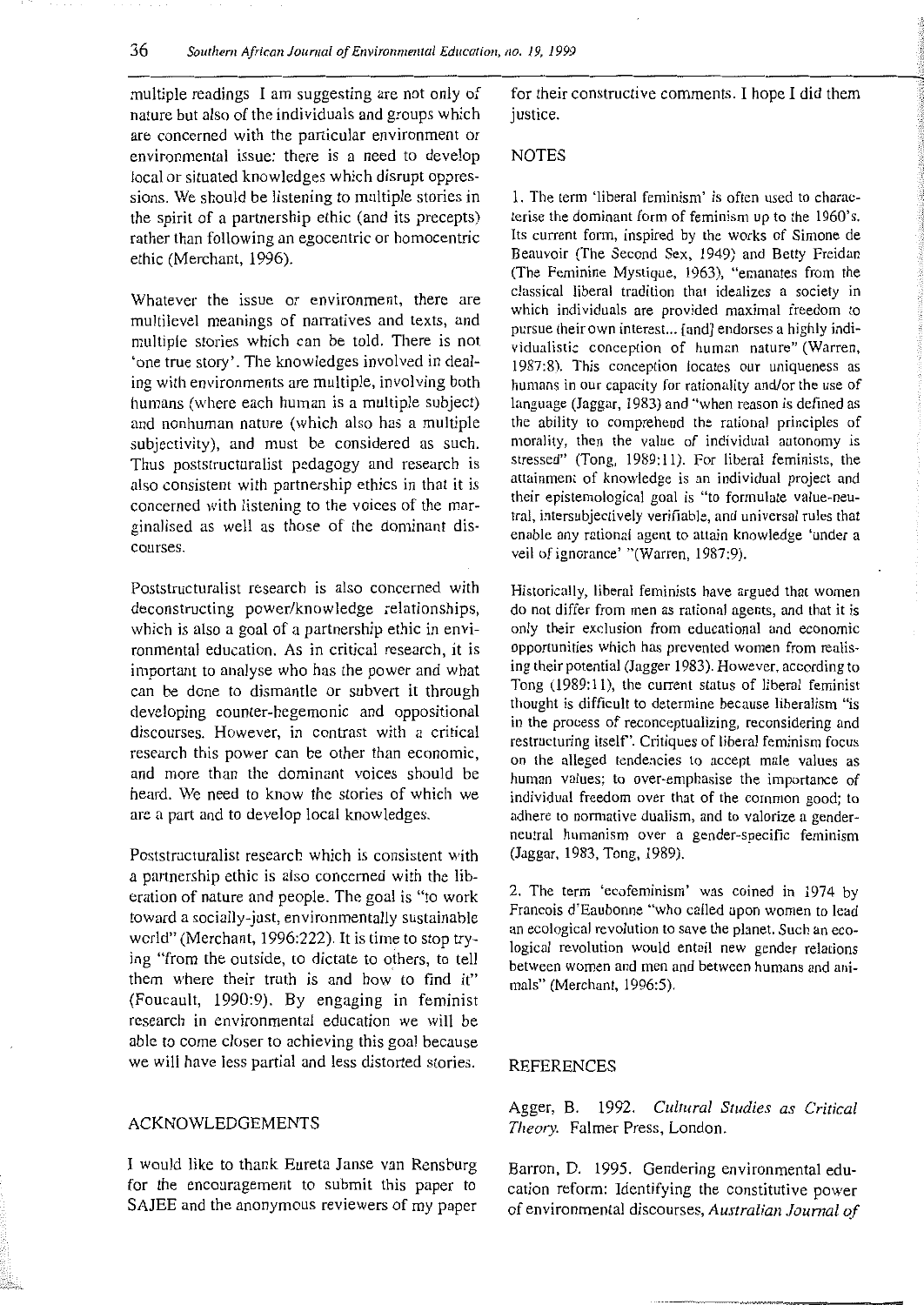*Environmental Education,* 11, 107-120.

Brown, V. 1995. Women who want the Earth: Managing the environment is a gender issue. Paper presented at the Conference, *Towards Beijing* - *Women, Environment and Development in the Asian and Pacific Regions.* Victoria University of Technology, Melbourne, 9-11 February 1995.

Brown, V. & Switzer, M. 1991a. *Engendering the Debate: Women and Ecologically Sustainable Development.* Office of the Status of Women, Department of the Prime Minister and Cabinet, **Canberra.** 

Davies, B. 1994. *Poststructuralist Theory and Classroom Practice.* Deakin University, Geelong.

De Beauvoir, S. 1972. *The Second Sex.* Penguin, Harmondsworth.

Department of Prime Minister and Cabinet Office of the Status of Wumen (DPMC/OSW). 1992.<br>Women and the Environment. Australian **Women and the Environment.** Government Publishing Service, Canberra.

Diamond, I. & Quinby, L. 1988. *Feminism and Foucault: Reflections on Resistance.* Northeastern University Press, Boston.

Di Chiro, G. 1987b. Environmental education and the question of gender: A feminist critique. In I. Robottom (Ed.), *Environmental Education: Practice and Possibility.* Deakin University, Geelong.

Di Chiro, G. 1993. Environmental education in the war years: A case study. In R. Mrazek (Ed.),<br>Alternative Paradigms in Environmental *Alternative Paradigms in Environmental Education Research.* North American Association for Environmental Education, Troy.

Duncker, P. 1996. *Hallucinating Foucault.*  Picador, London.

Ellsworth, E. 1989. Why doesn't this feel empowering? Working through the repressive myths of critical pedagogy. *Harvard Educational Review,*  59(3), 297-324.

Fawcett, L., Marino, D. & Raglon, R. 1991. Playfully critical: Reframing environmental education. In J. Baldwin (Ed.), *Confronting Environmental Challenges in a Changing World.*  Selected papers from the Twentieth Annual

Conference of the North American Association for Environmental Education. NAAEE, Troy.

Foucault, M. 1990. *The Use of Pleasure (Volume 2 of the History of Sexuality).* Vintage, New York.

Freidan, B. 1963. *The Feminine Mystique.* W.W. Norton, New York.

Gaskell, J. & Willinsky, J. 1995. *Gender In/forms Curriculum: From Enrichment to Transformation.*  Teachers College, New York.

Gore, J. 1993. *The Struggle for Pedagogies: Critical and Feminist Discourses as Regimes of Truth.* Routledge, New York.

Gough, A. 1994. Fathoming the fathers in environmental education: A feminist poststructuralist analysis. Unpublished doctoral dissertation. Deakin University, Geelong, Australia.

Gough, A. 1997a. Founders of environmental education: Narratives of the Australian environmental education movement. *Environmental Education Research,* 3(1), 43-57.

Gough, A. 1997b. *Education and the Environment: Policy, Trends and the Problems of Marginalisation.* Australian Council for Educational Research, Melbourne.

Gough, A. 1999. Recognising women in environmental education pedagogy and research: toward an ecofeminist poststructuralist perspective. *Environmental Education Research,* 5(2), 143-161.

Grace, F. 1994. Do theories of the state need feminism? *Social Alternatives,* 12(4), 17-20.

Greenall Gough, A. 1993. *Founders in Environmental Education.* Deakin University, Geelong.

Hallam, N. & Pepper, D. 1991. Feminism, anarchy and ecology: *Contemporary Issues Education,* 3(2), 151-167. Some connections. *in Geography and* 

Hampel, B., Holdsworth, R. & Boldero, J. 1996. The impact of parental work experience and education on environmental knowledge, concern and behaviour among adolescents. *Environmental Education Research,* 2(3), 287-300.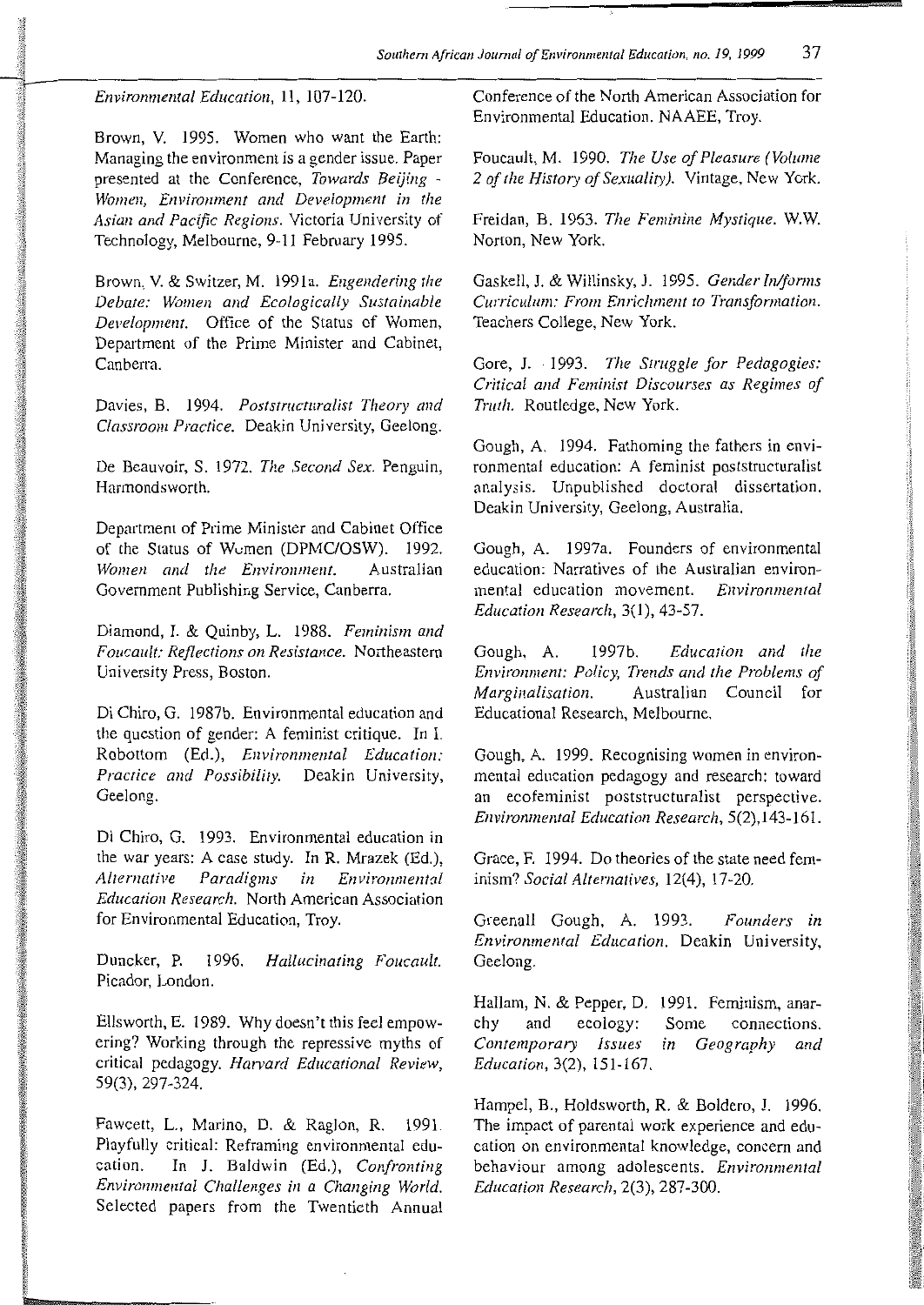Harding, S. 1987. *Feminism and Methodology.*  Indiana University, Indiana.

Harding, S. 1991. *Whose Science? Whose Knowledge? Thinking for Women's Lives.* Cornell University, Ithaca.

Humm, M. 1989. The Dictionary of Feminist *Theory.*  Wheatsheaf. Heme! Hempstead, Harvester

Jaggar, A.M. 1983. *Feminist Politics and Human Nature.* Rowman and Allanheld, Totowa.

Keller, E. & Longino, H. 1996. *Feminism and Science.* Oxford University, Oxford.

Kremer, K., Mullins, G. & Roth, R. 1990-91. Women in science and environmental education: Need for an agenda. *Joumal of Environmental Education,* 22(2), 4-6.

Lather, P. 1991. *Getting Smart: Feminist Research and Pedagogy with/in the Postmodem.*  Routledge, New York.

McNay, L. 1992. *Foucault and Feminism: Power, Gender and the Self.* Polity, Cambridge.

Merchant, C. 1996. *Earthcare: Women and the Environment,* Routledge, New York.

(NWCC). National Women's Consultative Council 1992. *A Question of Balance: Australian Women's Priorities for Environmental Action.* NWCC, Canberra.

O'Farrell, C. !997a. (Ed.) *Foucault: The Legacy*  Queensland University of Technology, Brisbane.

O'Farrell, C. 1997b. Introduction. In C. O'Farrell (Ed.), *Foucault: The Legacy.* Queensland University of Technology, Brisbane.

Parker, L., Rennie, L. & Fraser, B. 1996. *Gender, Science and Mathematics: Shortening the Shadow.*  Kluwer, Dordrecht.

Payne, P. 1994. Restructuring the discursive moral subject in ecological feminism. In K. Warren (Ed.), *Ecological Feminism.* Routledge, New York.

Peck, D. 1992. Environmental education: Time to branch out. *The GEN,* Jan/Feb, I & 4.

Ramazanoglu, C. 1993. (Ed.). *Up Against Foucault: Explorations of Some Tensions Between Foucault and Feminism.* Routledge, London.

Reinharz, S. 1992. *Feminist Methods in Social Research.* Oxford University, New York.

Salleh, A. 1989. Environmental consciousness and action: An Australian perspective. *Joumal of Environmental Education,* 20(2),26-31.

Salleh, A. 1997. *Ecofeminism As Politics: Nature, Marx and The Pas/modem.* Zed Books, London.

Spender, D. 1985. *For the Record: The Making and Meaning of Feminist Knowledge.* Women's Press, London.

Stanley, L. 1990. (Ed.). *Feminist Praxis: Research, Theory and Epistemology in Feminist Sociology.* Routledge, New York.

Storey, C., Da Cruz, J. & Camargo, R. 1998. Women in action: A community development project in Amazonas. *Environmental Education Research,* 4(2), 187-199.

Tong, R. (1989). *Feminist Thought: A*  Comprehensive Introduction. Westview Press, Boulder, Colorado.

United Nations Conference on Environment and Development (UNCED). 1992. *Agenda 21.*  UNCED, Rio de Janeiro.

UNESCO. 1978. *lntergovemmental Conference on Environmental Education: Tbilisi (USSR), 14- 26 October 1977. Final Report.* UNESCO, Paris.

Warren, K. 1987. Making connections. *Enviromnental Ethics* 9(1), 3-20. Feminism and ecology:

Warren, K. 1990. The power and the promise of ecological feminism. *Environmental Ethics,*  12(2), 125-146.

Warren, K. 1994. Routledge, New York. *Ecological Feminism.* 

Weedon, C. 1987. *Feminist Practice and Pas/structuralist Theory.* Blackwell, Oxford.